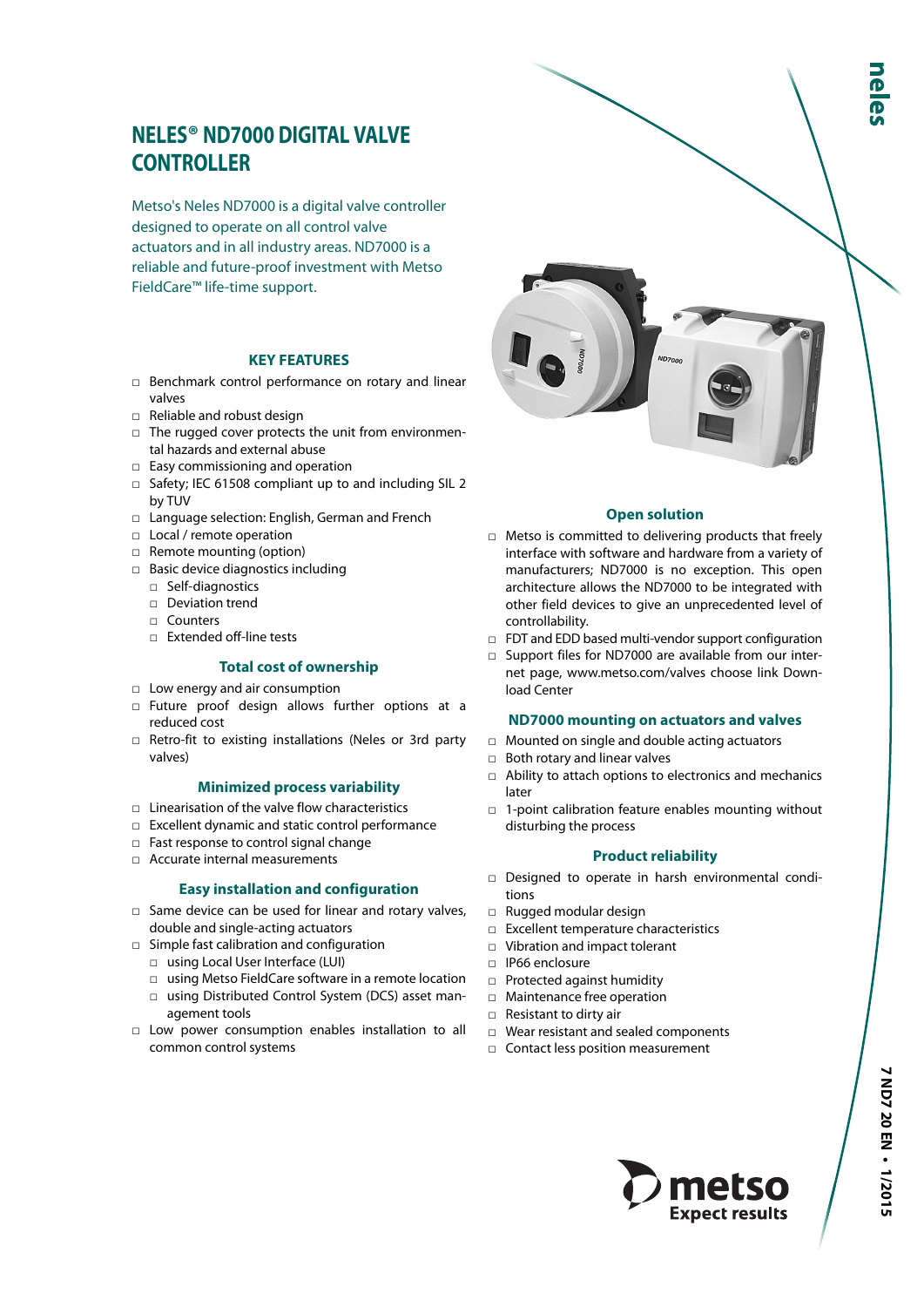#### **TECHNICAL DESCRIPTION**

The ND7000 is a 4–20 mA powered microcontroller- based digital valve controller. The device contains a Local User Interface (LUI) enabling local configuration. A PC with FieldCare software can be connected to the ND7000 itself or to the control loop.

The powerful 32-bit microcontroller controls the valve position. The measurements include:

- □ Input signal
- □ Valve position with contactless sensor
- □ Actuator pressures, 2 independent measurements
- □ Supply pressure
- □ Spool valve position
- □ Device temperature

Self-diagnostics guarantees that all measurements operate correctly. After connections of electric signal and pneumatic supply the micro controller (μC) reads the input signal, position sensor (α), pressure sensors (Ps, P1,

P2) and spool position sensor (SPS). A difference between input signal and position sensor  $(\alpha)$  measurement is

detected by control algorithm inside the μC. The μC calculates a new value for prestage (PR) coil current based on the information from the input signal and from the sensors. The changed current to the PR changes the pilot pressure to the spool valve. Reduced pilot pressure moves the spool and the actuator pressures change accordingly. The spool opens the flow to the driving side of the double diaphragm actuator and opens the flow out from the other side of the actuator. The increasing pressure will move the diaphragm piston. The actuator and feedback shaft rotate. The position sensor ( $\alpha$ ) measures the rotation for the  $\mu$ C. The  $\mu$ C using control algorithm modulates the PR-current from the steady state value until the new position of the actuator, according to the input signal, is reached.





Fig. 1. Local User Interface (LUI) enables real time awareness of control parameters in the device at a glance.



Fig. 2. ND7000 diagnostics includes four Offline Tests. The test results can be compared with earlier tests.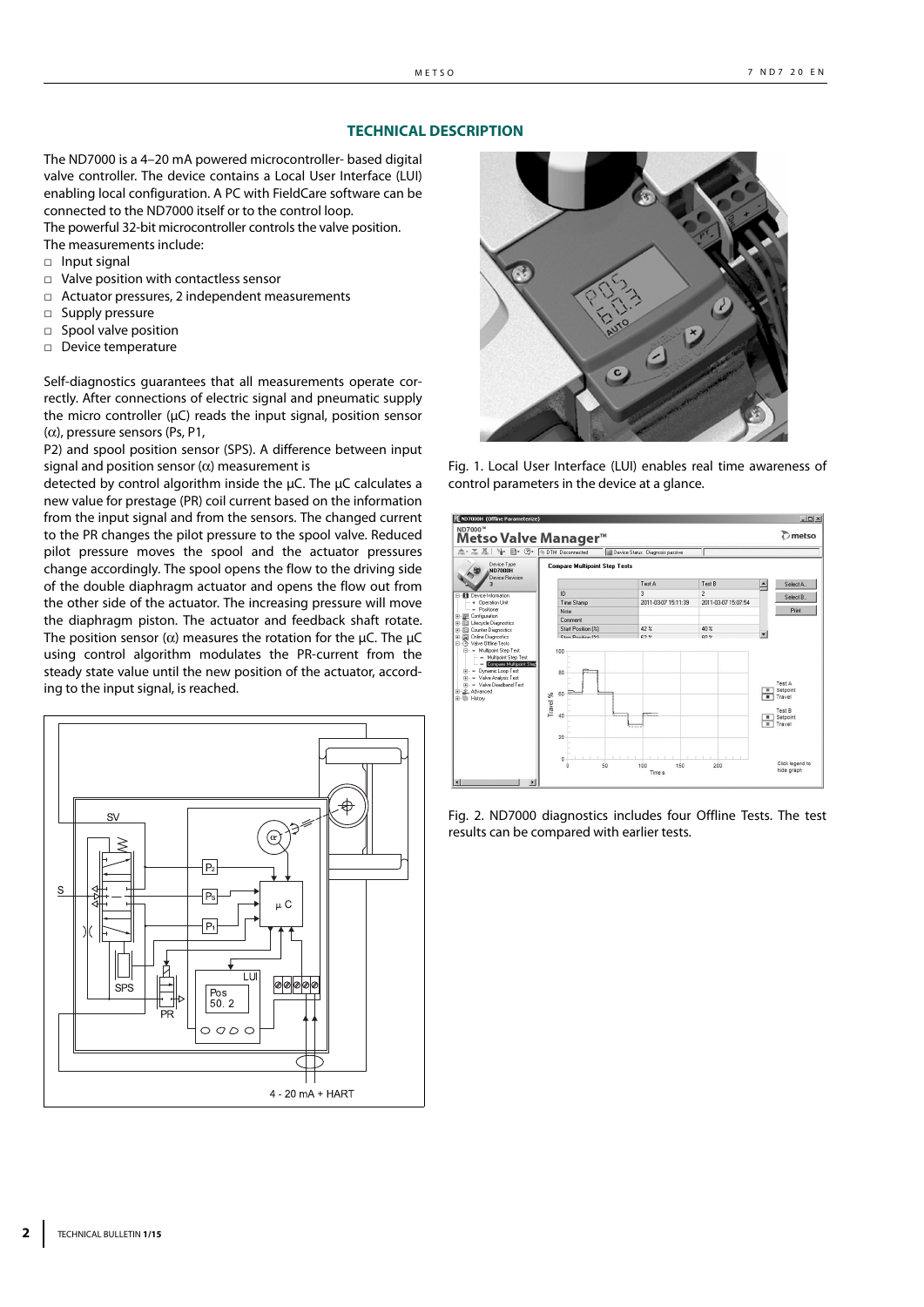# **TECHNICAL SPECIFICATIONS ND7000 DIGITAL VALVE CONTROLLER**

#### **General**

Loop powered, no external power supply required. Suitable for rotary and linear valves. Actuator connections in accordance with VDI/VDE 3845 and IEC 60534-6 standards. Action: Double or single acting Travel range: Linear; 10–120 mm / 0.4-4.7 in rotary;

45–95 degrees. Measurement range 110° with freely rotating feedback shaft

#### **Environmental influence**

Standard temperature range:  $-40^{\circ} - +85 \degree C$  /  $-40^{\circ} - +185 \degree F$ Influence of temperature on valve position: 0.5 % /10 °K Influence of vibration on valve position: < 1 % under 2g 5–150 Hz, 1g 150–300 Hz, 0.5g 300–2000 Hz

#### **Enclosure**

|                     | <u>ынчуучы т</u>                                                                                                  | temperature, supply and actuator p                                                                                              |
|---------------------|-------------------------------------------------------------------------------------------------------------------|---------------------------------------------------------------------------------------------------------------------------------|
| Material:           | ND7100: Anodised aluminum alloy and<br>polymer composite<br>ND7200: Anodised aluminum alloy and<br>tempered glass | $\Box$ Guided-startup function<br>□ LUI may be locked remotely to preve<br>□ Calibration: Automatic / Manual, ma<br>calibration |
| Protection class:   | IP66, Nema 4x                                                                                                     | $\Box$ Control configuration: aggressive, fa                                                                                    |
| Pneumatic ports:    | G 1/4 (ND7100)<br>1/4 NPT (ND7200)                                                                                | mum stability<br>$\Box$ Configuration of the control valve                                                                      |
| Cable gland thread: | M20x1.5 (ND7000)                                                                                                  | $\Box$ Rotation: valve rotation clockwis                                                                                        |
| Weight:             | 1.8 kg / 4.0 lbs (ND7100)<br>3.4 kg / 7.5 lbs (ND7200)                                                            | close<br>$\Box$ Dead Angle                                                                                                      |
|                     | Mechanical and digital position indicator visible through main                                                    | $\Box$ Low cut-off, cut-off safety range                                                                                        |
| cover.              |                                                                                                                   | - Desitionau fail a stian Langua (alasa                                                                                         |

## **Pneumatics**

| Supply pressure:                             | 1.4-8 bar / 20-115 psi                                          |
|----------------------------------------------|-----------------------------------------------------------------|
| Effect of supply pressure on valve position: |                                                                 |
|                                              | < 0.1 % at 10 % difference in inlet pres-                       |
|                                              | sure                                                            |
| Air quality:                                 | Acc. to ISO 8573-1                                              |
| Solid particles:                             | Class 5 (3 – 5 $\mu$ m filtration is recom-                     |
|                                              | mended)                                                         |
| Humidity:                                    | Class 1 (dew point 10 °C/ 50 °F below                           |
|                                              | minimum temperature is recommended)                             |
| Oil class:                                   | $3$ (or $<$ 1 ppm)                                              |
| Capacity with 4 bar / 60 psi supply:         |                                                                 |
|                                              | 5.5 Nm <sup>3</sup> /h / 3.3 scfm (spool valve 2)               |
|                                              | 12 Nm <sup>3</sup> /h / 7.1 scfm (spool valve 3)                |
|                                              | 38 Nm <sup>3</sup> /h/22,4 scfm (spool valve 6)                 |
|                                              | Consumtion with 4 bar / 60 psi supply in steady state position: |
|                                              | <0.6 Nm <sup>3</sup> /h /0.35 scfm                              |
|                                              | (spool value 2 & 3)                                             |
|                                              | <1.0 Nm <sup>3</sup> /h / 0.6 scfm (spool valve 6)              |

## **Electronics**

| <b>HART</b>          |                               |
|----------------------|-------------------------------|
| Supply power:        | Loop powered, 4-20 mA         |
| Minimum signal:      | 3.6 <sub>m</sub> A            |
| Current max:         | 120 mA                        |
| Load voltage:        | up to 9.7 VDC/20 mA           |
|                      | (corresponding 485 $\Omega$ ) |
| Voltage: max.        | 30 VDC                        |
| Polarity protection: | $-30$ VDC                     |
|                      |                               |

Over current protection: active over 35 mA

#### **Performance with moderate constant-load actuators EC05-EC10 in ambient temperature**

Dead band acc. to IEC 61514: ≤0.1 % Hysteresis acc. to IEC 61514: <0.5 %

## **Local User Interface (LUI) functions**

- □ Local control of the valve
- □ Monitoring of valve position, target position, input signal, ressure difference
- ent unauthorized access
- anual linearization, 1-point
- ast, optimum, stable, maxi
	- se or counter-clockwise to
	- (default 2 %)
	- □ Positioner fail action, open/close
	- □ Signal direction: Direct/reverse acting
	- □ Actuator type, double/single acting
	- □ Valve type, rotary/linear
	- □ Language selection: English, German and French

## **Position transmitter (optional)**

| Output signal:      | 4-20 mA (galvanic isolation; 600 VDC)     |
|---------------------|-------------------------------------------|
| Supply voltage:     | 12-30 VDC                                 |
| Resolution:         | 16 bit / 0.244 µA                         |
| Linearity:          | $<$ 0.05 % FS                             |
| Temperature effect: | $<$ 0.35 % FS                             |
| External load:      | max 0-780 $\Omega$                        |
|                     | max 0-690 $\Omega$ for intrinsically safe |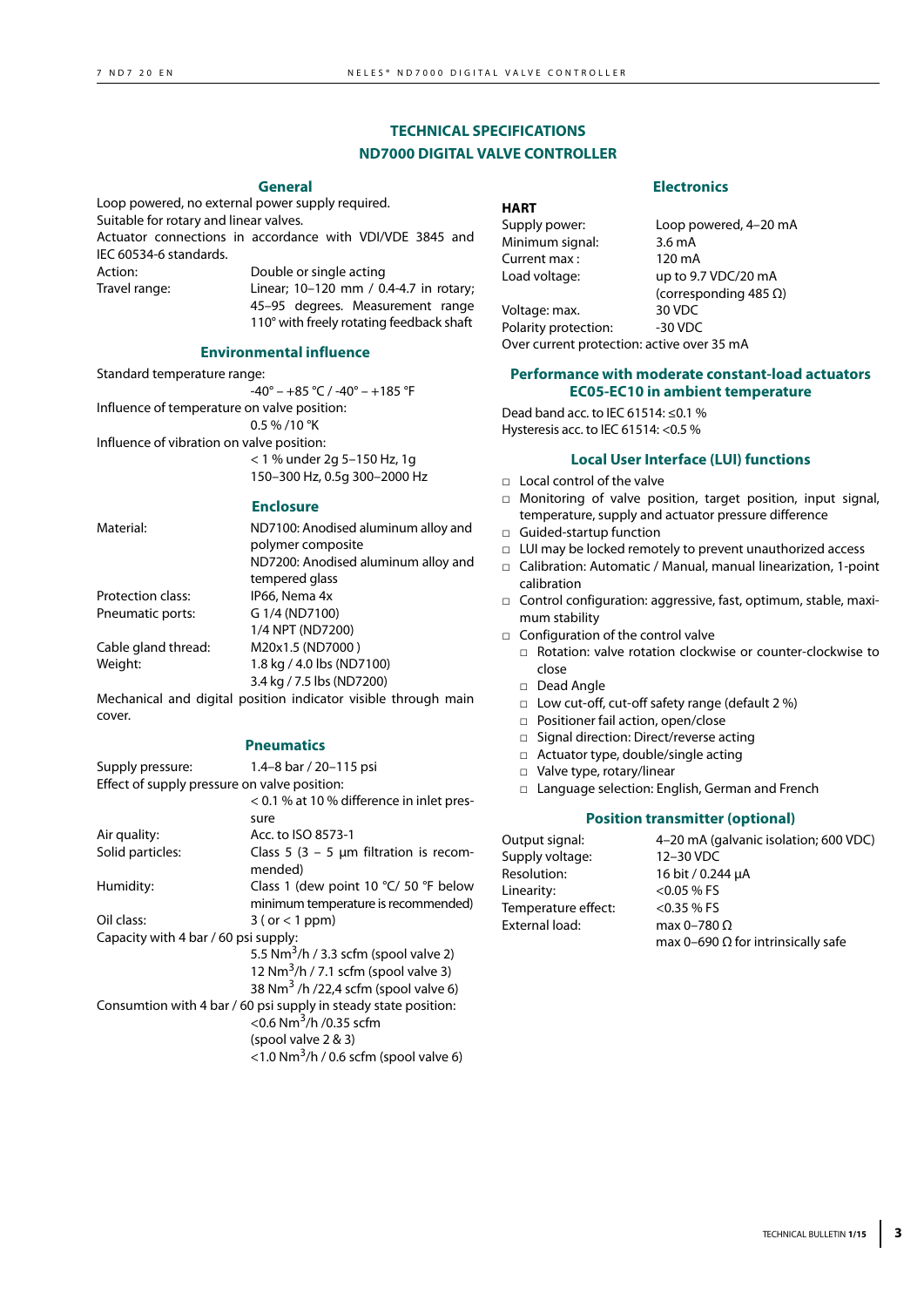# **APPROVALS AND ELECTRICAL VALUES, HART**

| <b>Certificate</b>                                                                                                                                                                     | <b>Approval</b>                                                                                                                             | <b>Electrical values</b>                                                                                                                                                                                                                       |
|----------------------------------------------------------------------------------------------------------------------------------------------------------------------------------------|---------------------------------------------------------------------------------------------------------------------------------------------|------------------------------------------------------------------------------------------------------------------------------------------------------------------------------------------------------------------------------------------------|
| <b>ATEX</b>                                                                                                                                                                            |                                                                                                                                             |                                                                                                                                                                                                                                                |
| ND X<br>VTT 09 ATEX 033X<br>VTT 09 ATEX 034X<br>EN 60079-0: 2009/2012<br>EN 60079-11: 2012<br>EN 60079-26: 2007<br>EN 60079-31: 2008                                                   | II 1G Ex ia IIC T6T4 Ga<br>II 1D Ex ta IIIC T90 °C Da<br>II 2 G Ex ib IIC T6T4 Gb<br>II 2 D Ex tb IIIC T90 °C Db<br>II 1G Ex ia IIC T6T4 Ga | Input: Ui ≤ 28 V, Ii ≤ 120 mA, Pi ≤ 1 W, Ci ≤ 22 nF, Li ≤ 53 µH.<br>Output: Ui $\leq$ 28 V, Ii $\leq$ 120 mA, Pi $\leq$ 1 W, Ci $\leq$ 22 nF, Li $\leq$ 53 µH, external load resistance 0–690 $\Omega$                                         |
| EN 60079-0: 2009/2012                                                                                                                                                                  | II 3 G Ex nA IIC T6T4 Gc                                                                                                                    | Input: Ui ≤ 30 V, Ii ≤ 152 mA                                                                                                                                                                                                                  |
| EN 60079-11: 2012<br>EN 60079-15: 2010                                                                                                                                                 | II 3 D Ex tc IIIC T90 °C Dc                                                                                                                 | Output: Ui ≤ 30 V, li ≤ 152 mA                                                                                                                                                                                                                 |
| EN 60079-31: 2008                                                                                                                                                                      | II 3 G Ex ic IIC T6T4 Gc                                                                                                                    | Input: Ui ≤ 30 V, Ii ≤ 152 mA, Pmax = device limits itself, Ci ≤ 22 nF, Li ≤ 53 µH.                                                                                                                                                            |
|                                                                                                                                                                                        | II 3 D Ex tc IIIC T90 °C Dc                                                                                                                 | Output: Ui ≤ 30 V, Ii ≤ 152 mA, Pmax = device limits itself, Ci ≤ 22 nF, Li ≤ 53 µH, external load<br>resistance 0-780 $\Omega$                                                                                                                |
| <b>ND E1</b><br><b>SIRA 11 ATEX 1006X</b><br>EN 60079-0:2009<br>EN 60079-1:2007<br>EN 60079-31:2009                                                                                    | II 2 G Ex d IIC T6T4 Gb<br>II 2 D Ex tb IIIC T80 °CT105 °C Db                                                                               | Input: $Ui \leq 30 V$<br>Output: Ui $\leq$ 30 V, Pmax = device limits itself, external load resistance 0-780 $\Omega$                                                                                                                          |
| <b>IECEX</b>                                                                                                                                                                           |                                                                                                                                             |                                                                                                                                                                                                                                                |
| ND X<br><b>IECEX VTT 10.0004X</b><br><b>IECEX VTT 10.0005X</b><br>IEC 60079-0: 2007/2011<br>IEC 60079-11: 2011<br>IEC 60079-26: 2006<br>IEC 60079-31: 2008                             | Ex ia IIC T6T4 Ga<br>Ex ta IIIC T90 °C Da<br>Ex ib IIC T6T4 Gb<br>Ex tb IIIC T90 °C Db                                                      | Input: Ui ≤ 28 V, Ii ≤ 120 mA, Pi ≤ 1 W, Ci ≤ 22 nF, Li ≤ 53 µH<br>Output: Ui $\leq$ 28 V, li $\leq$ 120 mA, Pi $\leq$ 1 W, Ci $\leq$ 22 nF, Li $\leq$ 53 µH, external load resistance 0-690 $\Omega$                                          |
| IEC 60079-0: 2007/2011                                                                                                                                                                 | Ex nA IIC T6T4 Gc                                                                                                                           | Input: Ui ≤ 30 V, li ≤ 152 mA                                                                                                                                                                                                                  |
| IEC 60079-11: 2011<br>IEC 60079-15: 2010,                                                                                                                                              | Ex tc IIIC T90 ℃ Dc                                                                                                                         | Output: Ui ≤ 30 V, Ii ≤ 152 mA                                                                                                                                                                                                                 |
| IEC 60079-31: 2008                                                                                                                                                                     | Ex ic IIC T6T4 Gc<br>Ex tc IIIC T90 °C Dc                                                                                                   | Input: Ui $\leq$ 30 V, Ii $\leq$ 152 mA, Pmax = device limits itself, Ci $\leq$ 22 nF, Li $\leq$ 53 µH<br>Output: Ui ≤ 30 V, li ≤ 152 mA, Pmax = device limits itself, Ci ≤ 22 nF, Li ≤ 53 µH, external load<br>resistance 0-780 $\Omega$      |
| <b>ND E1</b><br><b>IECEX SIR 11.0001X</b><br>IEC 60079-0:2011<br>IEC 60079-1:2007<br>IEC 60079-31:2008                                                                                 | Ex d IIC T6T4 Gb<br>Ex tb IIIC T80 °CT105 °C Db                                                                                             | Input: $Ui < 30 V$<br>Output: Ui $\leq$ 30 V, Pmax = device limits itself, external load resistance 0-780 $\Omega$                                                                                                                             |
| <b>INMETRO</b>                                                                                                                                                                         |                                                                                                                                             |                                                                                                                                                                                                                                                |
| ND <sub>Z</sub><br>NCC 12.0793 X<br>NCC 12.0794 X<br>ABNT NBR IEC 60079-0:2008 (2011)<br>ABNT NBR IEC 60079-11:2009<br>ABNT NBR IEC 60079-26:2008 (2009)<br>ABNT NBR IEC 60079-27:2010 | Ex ia IIC T4/T5/T6 Ga<br>Ex ia IIC T4/T5/T6 Gb                                                                                              | Input: Ui ≤ 28 V, Ii ≤ 120 mA, Pi ≤ 1 W, Ci ≤ 22 nF, Li ≤ 53 µH<br>Output: Ui $\leq$ 28 V, Ii $\leq$ 120 mA, Pi $\leq$ 1 W, Ci $\leq$ 22 nF, Li $\leq$ 53 µH, external load resistance 0-690 $\Omega$ .                                        |
| ABNT NBR IEC 60079-0:2008 (2011)<br>ABNT NBR IEC 60079-11:2009<br>IEC 60079-15:2010                                                                                                    | Ex nA IIC T4/T5/T6 Gc                                                                                                                       | Input: Ui ≤ 30 V, Ii ≤ 152 mA<br>Output: Ui ≤ 30 V, Ii ≤ 152 mA                                                                                                                                                                                |
| ABNT NBR IEC 60079-27:2010<br>ABNT NBR IEC 60529:2009                                                                                                                                  | Ex ic IIC T4/T5/T6 Gc                                                                                                                       | Input: Ui $\leq$ 30 V, Ii $\leq$ 152 mA, Pmax = device limits itself, Ci $\leq$ 22 nF, Li $\leq$ 53 µH.<br>Output: Ui ≤ 30 V, Ii ≤ 152 mA, Pmax = device limits itself, Ci ≤ 22 nF, Li ≤ 53 µH, external load<br>resistance $0-780$ $\Omega$ . |
| ND_E5<br>NCC 12.0795 X                                                                                                                                                                 | Ex d IIC T4/T5/T6 Gb<br>Ex tb IIIC T100 °C Db IP66                                                                                          | Input: $Ui \leq 30 V$<br>Output: Ui $\leq$ 30 V, Pmax = device limits itself, external load resistance 0-780 $\Omega$                                                                                                                          |
| ABNT NBR IEC 60079-0:2008 (2011)<br>ABNT NBR IEC 60079-1:2009 (2011)<br>ABNT NBR IEC 60079-31:2011<br>ABNT NBR IEC 60529:2009                                                          |                                                                                                                                             |                                                                                                                                                                                                                                                |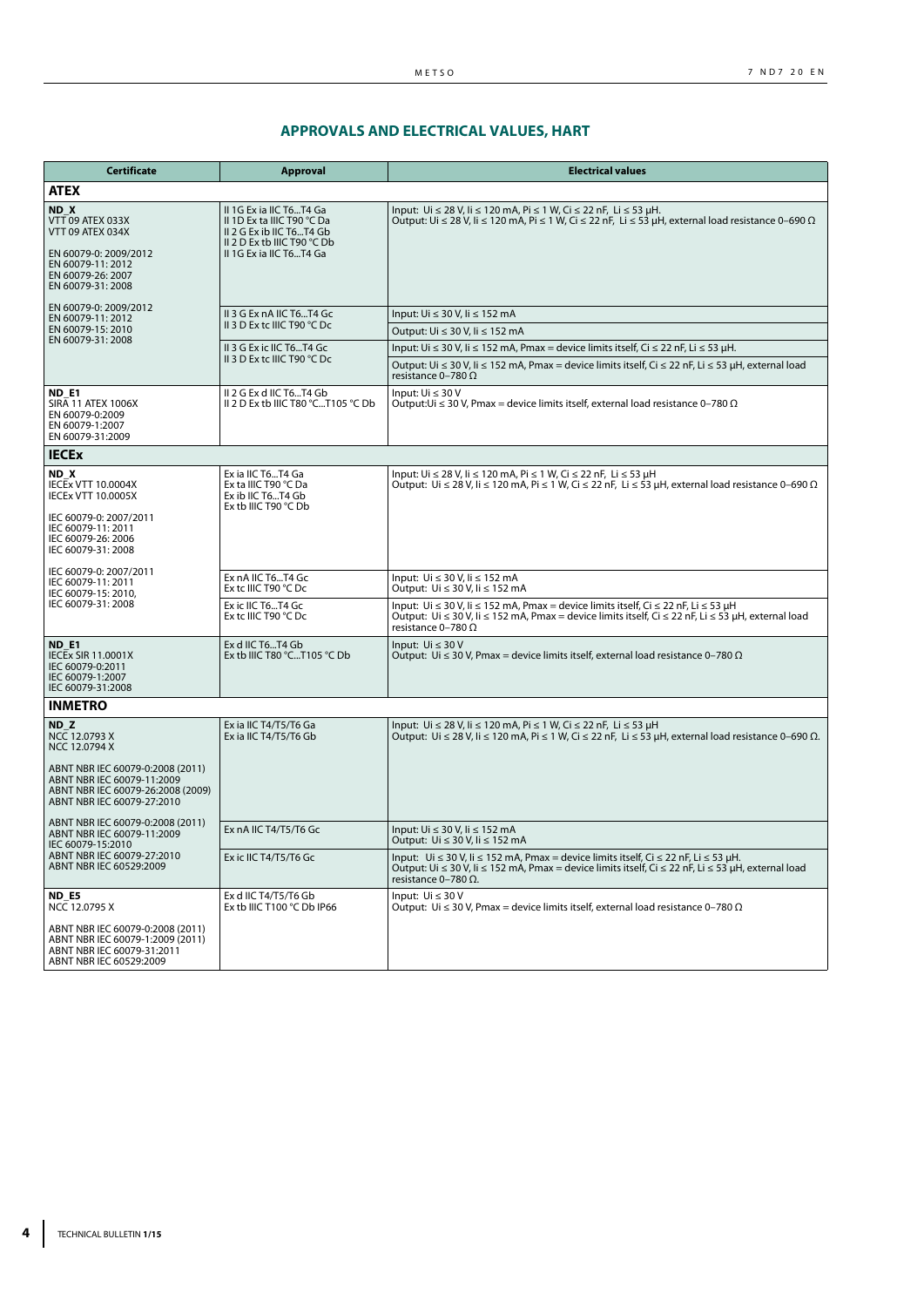

# TECHNICAL BULLETIN **1/15 5**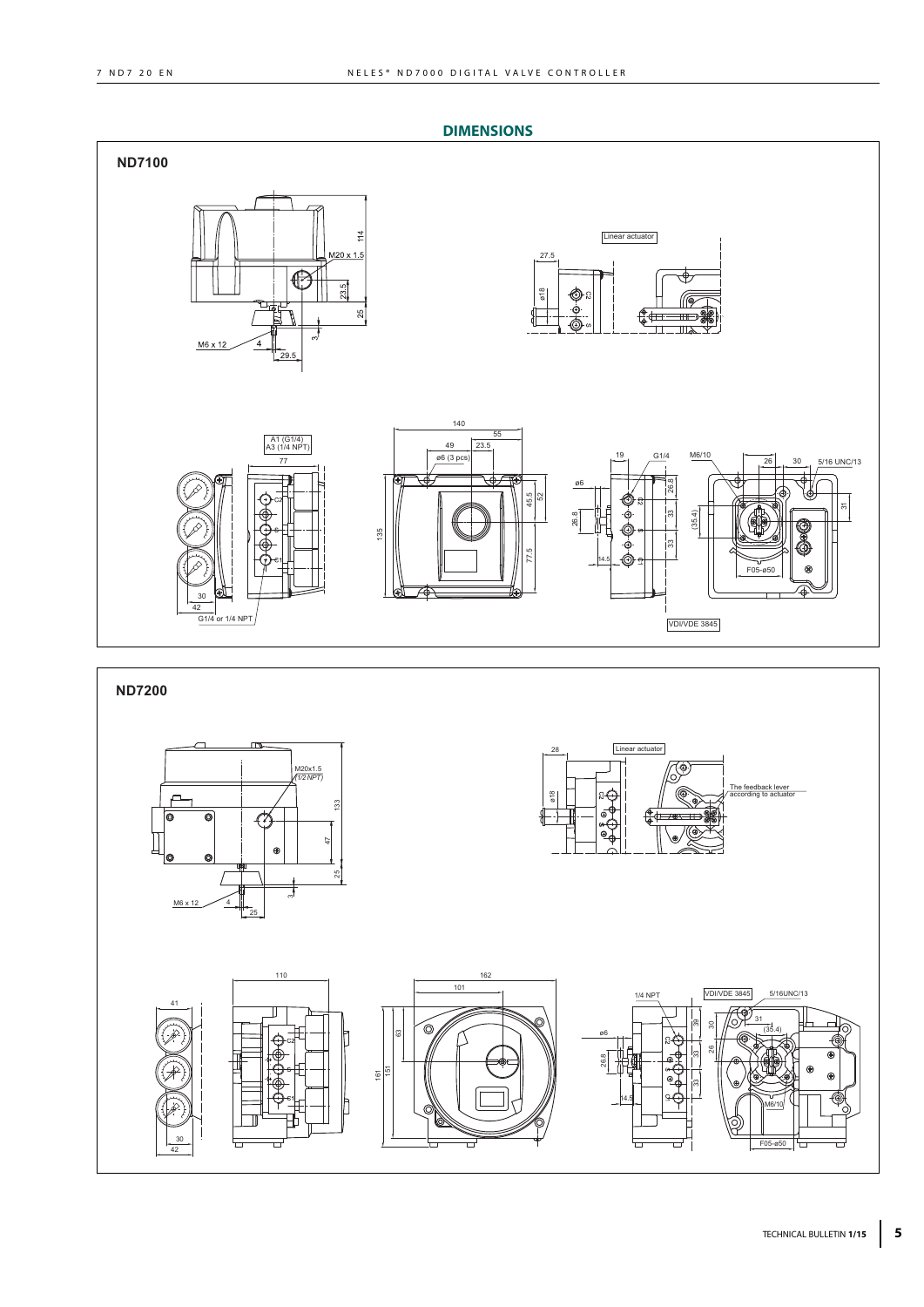# **HOW TO ORDER**

# **DIGITAL VALVE CONTROLLER ND7000**

| <b>ND</b> |  |  |  |
|-----------|--|--|--|

 $\overline{\phantom{a}}$ 

|           | <b>PRODUCT GROUP</b>      |
|-----------|---------------------------|
| <b>ND</b> | Digital Valve Controller. |
|           |                           |
|           |                           |
| 2.        | <b>SERIES CODE</b>        |

| , attachment race accolumy to standard V <i>DI</i> /VDE 3043.<br>Relevant shaft adapter included in mounting kits. When valve<br>positioners are separate deliveries, shaft adapter kit is supplied. |
|------------------------------------------------------------------------------------------------------------------------------------------------------------------------------------------------------|
|                                                                                                                                                                                                      |

|    | <b>ENCLOSURE</b>                            |
|----|---------------------------------------------|
| 10 | Standard IP66 / NEMA 4X enclosure.          |
| 20 | Flameproof (Ex d) IP66 / NEMA 4X enclosure. |

| 4. | <b>SPOOL VALVE</b>                                                      | <b>PNEUMATIC CONNECTIONS</b><br>(S, C1, C2) |
|----|-------------------------------------------------------------------------|---------------------------------------------|
| 2  | Low capacity. Stroke volume of<br>$actualor < 1$ dm <sup>3</sup> .      | G 1/4 (ND7100),<br>1/4 NPT (ND7200).        |
| 3  | Medium capacity. Stroke volume<br>of actuator $1 - 3$ dm <sup>3</sup> . | G 1/4 (ND7100),<br>1/4 NPT (ND7200).        |
| 6  | High capacity. Stroke volume of<br>$actualor > 3 dm3$ .                 | G 1/4 (ND7100),<br>1/4 NPT (ND7200).        |

| 5. | <b>COMMUNICATION / INPUT SIGNAL RANGE</b>                                                                                                              |
|----|--------------------------------------------------------------------------------------------------------------------------------------------------------|
| н  | 4-20 mA, HART communication. Supply voltage 30 V DC.<br>Load voltage: up to 9.7 V DC at 20 mA corresponding to<br>485 $\Omega$ (maximum voltage drop). |

| 6.             | <b>APPROVALS FOR HAZARDOUS AREAS</b>                                                                                                                                                                                                                                                                                                                                                                                                                      |
|----------------|-----------------------------------------------------------------------------------------------------------------------------------------------------------------------------------------------------------------------------------------------------------------------------------------------------------------------------------------------------------------------------------------------------------------------------------------------------------|
| N              | No approvals for hazardous areas. M20 x1.5 conduit entry.<br>Temperature range -40° to +85 °C.                                                                                                                                                                                                                                                                                                                                                            |
| X              | <b>ATEX and IECEx certifications:</b><br>II 1 G Ex ia IIC T6T4 Ga<br>II 1 D Ex ta IIIC T90 °C Da<br>II 2 G Ex ib IIC T6T4 Gb<br>II 2 D Ex tb IIIC T90 °C Db<br>Temperature range: T4: -40° to +80 °C; T5: < +65 °C; T6: < +50 °C.<br>II 3 G Ex nA IIC T6T4 Gc<br>II 3 D Ex tc IIIC T90 °C Dc<br>II 3 G Ex ic IIC T6T4 Gc<br>II 3 D Ex tc IIIC T90 °C Dc<br>Temperature range: T4: -40° to +85 °C; T5: < +75 °C; T6: < +60 °C.<br>M20 x 1.5 conduit entry. |
| Z              | <b>INMETRO certifications:</b><br>Ex ia IIC T4/T5/T6 Ga<br>Ex ia IIC T4/T5/T6 Gb<br>Ex nA IIC T4/T5/T6 Gc<br>Ex ic IIC T4/T5/T6 Gc<br>M20 x 1.5 conduit entry.                                                                                                                                                                                                                                                                                            |
| E <sub>1</sub> | <b>ATEX and IECEx certifications:</b><br>II 2 G Ex d IIC T6T4 Gb<br>II 2 D Ex th IIIC T80 $°C$ T105 $°C$ Db<br>Temperature range: T4: -40° to +85 °C; T5: < +75 °C; T6: < +60 °C.<br>Not applicable to 3. sign "10".<br>M20 x 1.5 conduit entry.                                                                                                                                                                                                          |
| E <sub>5</sub> | <b>INMETRO certifications:</b><br>Ex d IIC T4/T5/T6 Gb<br>Ex tb IIIC T100 $^{\circ}$ C Db IP66<br>Temperature range: T4: -40° to +85 °C; T5: < +75 °C; T6: < +60 °C.<br>Not applicable to 3. sign "10"<br>M20 x 1.5 conduit entry.                                                                                                                                                                                                                        |

| 7.           | <b>OPTIONS OF VALVE CONTROLLER</b>                                                                                                                                                                                                                                                                                                                                                                                                                                                                                                                                                                                                                        |
|--------------|-----------------------------------------------------------------------------------------------------------------------------------------------------------------------------------------------------------------------------------------------------------------------------------------------------------------------------------------------------------------------------------------------------------------------------------------------------------------------------------------------------------------------------------------------------------------------------------------------------------------------------------------------------------|
| T            | Internal 2-wire (passive) position transmitter.<br>Analog position feedback signal, output 4-20 mA, supply<br>voltage 12-30 V DC, external load resistance 0-780 Ω.<br>ND7 HXT, ND7 HZT:<br>II 1 G Ex ia IIC T6T4 Ga<br>II 1 D Ex ta IIIC T90 °C Da<br>II 2 G Ex ib IIC T6T4 Gb<br>II 2 D Ex tb IIIC T90 °C Db<br>Ui ≤ 28 V, li ≤ 120 mA, Pi ≤ 1 W, Ci ≤ 22 nF, Li ≤ 53 µH,<br>external load resistance 0-690 O.<br>ND7 HXT, ND7 HZT:<br>II 3 G Ex nA IIC T6T4 Gc<br>II 3 D Ex tc IIIC T90 °C Dc<br>Ui ≤ 30 V, li ≤ 152 mA<br>II 3 G Ex ic IIC T6T4 Gc<br>II 3 D Ex tc IIIC T90 °C Dc<br>Ui ≤ 30 V, Ii ≤ 152 mA, Pmax = device limits itself, Ci ≤ 22 nF, |
|              | Li $\leq$ 53 µH, external load resistance 0-780 $\Omega$ .                                                                                                                                                                                                                                                                                                                                                                                                                                                                                                                                                                                                |
| $\mathsf{R}$ | Remote mounting<br>Applicable only to 3. sign "1"<br>Applicable only to 6. sign "N"<br>Requires always external position measurement. For rotary actuator<br>see accessories type code.                                                                                                                                                                                                                                                                                                                                                                                                                                                                   |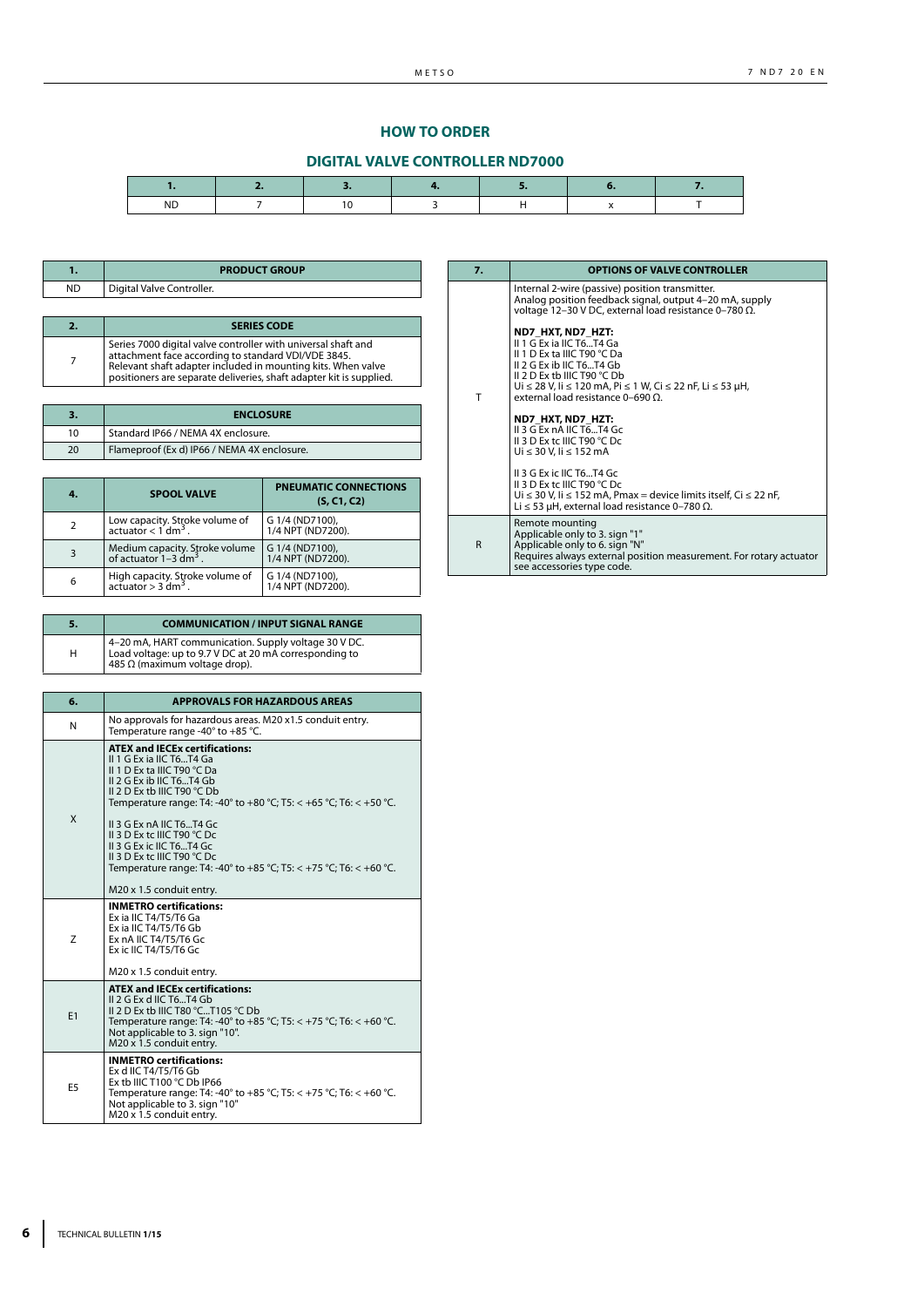# **ADDITIONAL ACCESORIES**

| <b>FILTER REGULATOR</b> |                                                                                                                                                                                                                                                                                                                                                                                     |  |
|-------------------------|-------------------------------------------------------------------------------------------------------------------------------------------------------------------------------------------------------------------------------------------------------------------------------------------------------------------------------------------------------------------------------------|--|
| K                       | Filter regulator for supply air.<br>Filter size 5 um.<br>Pressure gauge, scale bar/psi/kPa, basic material brass,<br>nickel plated, housing stainless steel, glycerine filled.<br>Temperature range -40 °C+82 °C / -40 °F +180 °F.<br>K option includes a thread nipple 1/4"NPT to 1/4"NPT<br>which is suitable with ND7200 positioner options A3 and A5<br>(1/4NPT AIR CONNECTION) |  |
| K1                      | Filter regulator for supply air.<br>Filter size 5 um.<br>Pressure gauge, scale bar/psi/kPa, basic material brass,<br>nickel plated, housing stainless steel, glycerine filled.<br>Temperature range -40 °C+82 °C / -40 °F +180 °F.<br>K1 option includes a thread nipple 1/4"NPT to G1/4"<br>which is suitable with ND7100 positioner and with option<br>A1 (G1/4 AIR CONNECTION).  |  |

| <b>CONDUIT ENTRY NIPPLES</b>                                                      |                                                                                 |  |
|-----------------------------------------------------------------------------------|---------------------------------------------------------------------------------|--|
| CE <sub>07</sub>                                                                  | 1/2 NPT conduit entry nipples<br>M20x1,5 / 1/2 NPT (ND7100)                     |  |
| R1/2 (PF1/2) conduit entry nipples<br>CE <sub>08</sub><br>M20x1,5 / R1/2 (ND7100) |                                                                                 |  |
| CE <sub>09</sub>                                                                  | 1/2 NPT conduit entry nipples<br>Brass M20x1,5 / 1/2 NPT, Exd approved (ND7200) |  |

| <b>CABLE GLANDS</b>                                                                 |                                  |  |
|-------------------------------------------------------------------------------------|----------------------------------|--|
| Not to be used together with conduit entry nipples (CE) or<br>connection plugs (P). |                                  |  |
| CG5                                                                                 | M20x1.5 grey/plastic, IP66       |  |
| CG6                                                                                 | M20x1.5 blue/plastic, IP66, Ex e |  |

|                | <b>PRESSURE GAUGES AND CONNECTION BLOCKS</b> |                                                                                                                                                                                                                                                                                                                          |  |
|----------------|----------------------------------------------|--------------------------------------------------------------------------------------------------------------------------------------------------------------------------------------------------------------------------------------------------------------------------------------------------------------------------|--|
| A <sub>1</sub> |                                              | Pressure gauges, scale bar/psi/kPa, basic material brass,<br>nickel plated, housing stainless steel, glycerine filled. Temperature<br>range -40 °C+85 °C / -40 °C+185 °F. Pneumatic connection block,<br>material AlSi1Mg, anodized grey. Connections G1/4 (S, C1, C2).                                                  |  |
|                | A <sub>3</sub>                               | Pressure gauges, scale bar/psi/kPa, basic material brass,<br>nickel plated, housing stainless steel, glycerine filled. Temperature<br>range -40 °C+85 °C / -40 °C+185 °F. Pneumatic connection block,<br>material AlSi1Mg, anodized grey. Connections 1/4 NPT (S, C1, C2),<br>converts also ND71 connections to 1/4 NPT. |  |
|                | A <sub>5</sub>                               | Pneumatic connection block, converts ND71 connections to 1/4 NPT.<br>Material AlSi1Mg, anodized grey.<br>Connections 1/4 NPT (S, C1, C2).<br>Only for ND7100.                                                                                                                                                            |  |

| <b>CONNECTION PLUGS</b>                                                         |                                                                                    |  |
|---------------------------------------------------------------------------------|------------------------------------------------------------------------------------|--|
| Not to be used together with conduit entry nipples (CE) or<br>cableglands (CG). |                                                                                    |  |
| P <sub>1</sub> H                                                                | ND7100 (HART):<br>Connection plug according to M20x1.5 / DIN 43650A<br>(ISO 4400). |  |

| <b>DRIVER SETS</b> |                                                                                                                                                                                                                                                                                                                                                                                                                                                                                                                     |  |
|--------------------|---------------------------------------------------------------------------------------------------------------------------------------------------------------------------------------------------------------------------------------------------------------------------------------------------------------------------------------------------------------------------------------------------------------------------------------------------------------------------------------------------------------------|--|
|                    | Driver sets including the needed parts when assembling ND7000 on<br>rotary actuators with VDI/VDE 3845 attachment face, Neles E series<br>actuators or Neles standard mounting faces. Select the correct driver<br>set according to the actuator and the pneumatic connections of<br>valve controller or gauge block when applicable.<br>Note! Earlier the DS04 was delivered with bareshaft positioners as<br>default. This practice is no longer valid, the needed driver set must<br>be ordered as an accessory. |  |
| <b>DS01</b>        | Driver set for ND7100 on actuators with VDI/VDE3845 attachment<br>face.<br>Set includes the G1/4 plug for single acting actuators. The driver set<br>should also be applied with all ND7000 with gauge blocks A1 and A2.                                                                                                                                                                                                                                                                                            |  |
| <b>DS02</b>        | Driver set for ND7200 on actuators with VDI/VDE 3845 attachment<br>face.<br>Set includes the 1/4NPT plug for single acting actuators. The driver set should also be applied with all ND7000 with qauge blocks A3 and A5.                                                                                                                                                                                                                                                                                            |  |
| <b>DS04</b>        | General driver set for ND7100/72000 on actuators with VDI/VDE 3845,<br>Neles E-series actuators and Neles standard attachment face (e.g.<br>when replacing NE/NP7 or ND800 with S2 shaft). Earlier default<br>driver set.<br>Includes 1/8NPT, 1/4NPT and G1/4 plugs when used with single<br>acting actuators or flush mounted on E-series actuators.                                                                                                                                                               |  |

| <b>3RD PARTY MOUNTING SETS</b>                                                                                                                                                                                                             |                                                                                                                    |  |
|--------------------------------------------------------------------------------------------------------------------------------------------------------------------------------------------------------------------------------------------|--------------------------------------------------------------------------------------------------------------------|--|
| Mounting sets between the ND7000 valve controllers and linear<br>actuators, including bracket and ball joint based feedback system.<br>Note! Sets are including the 1/4" pneumatic plugs needed when<br>used with single acting actuators. |                                                                                                                    |  |
| <b>MS01</b>                                                                                                                                                                                                                                | Mounting set for linear actuators, attachment face according to<br>IEC 60534-6, stroke length 10-55 mm. (H116240)  |  |
| <b>MS02</b>                                                                                                                                                                                                                                | Mounting set for linear actuators, attachment face according to<br>IEC 60534-6, stroke length 55-120 mm. (H120404) |  |
| <b>MS03</b>                                                                                                                                                                                                                                | Mounting set for Masoneilan 87/88 actuators, sizes 623.<br>Stroke length 12-64 mm. (H120809)                       |  |

| <b>REMOTE MOUNTING ACCESSORIES</b> |           |                                                                       |
|------------------------------------|-----------|-----------------------------------------------------------------------|
|                                    | ID code   | <b>Descpition</b>                                                     |
| <b>RR01</b>                        | MA0054129 | ND remote mount rotary sensor QN5OK05HDM-MET77                        |
| <b>RC01</b>                        | H126144   | Cable assembly remote mount sensor cable 1.2 m,<br>straight connector |
| <b>RC02</b>                        | H126145   | Cable assembly remote mount sensor cable 3.0 m,<br>angle connector    |
| <b>RC03</b>                        | H127093   | Cable assembly remote mount sensor cable 30 m,<br>angle connector     |